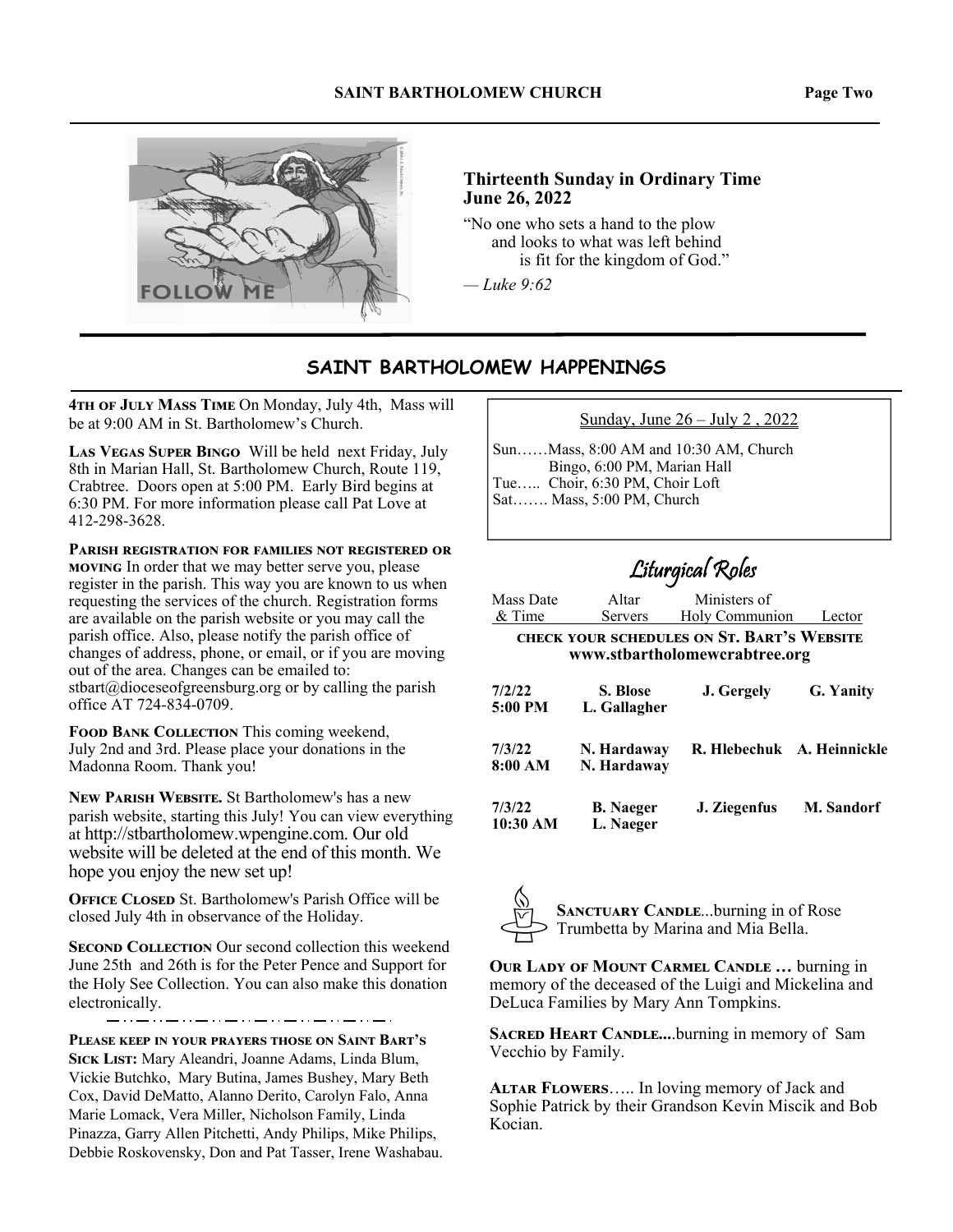## **FESTIVAL HAPPENINGS**

## *FESTIVAL NEEDS!*

*We thank all of those that have volunteered to help out with festival this year. However, we are really in need of volunteers to work all weekend for the Festival. If you can help out, please email Louisa Wotus at basketfullofposies@cheerful.com or call her at 724-838- 1456 or 412-554-7313. You can find sign up sheets at either entrance of the Church. Please leave your filled out sheet in the collection basket or you can leave it at the parish office., Thank you!* 

#### **Festival Set Up Schedule**

| Wednesday, July 6         | 8:30 AM - 12:30 PM   |
|---------------------------|----------------------|
| Thursday, July 7          | 8:30 AM - 12:30 PM   |
| Friday, July 8            | 8:30 AM - 12:30 PM   |
| Monday, July 11           | 8:30 AM - 12:30 PM & |
|                           | 5:30 PM - 8:00 PM    |
| Tuesday, July 12          | 8:30 AM - 12:30 PM & |
|                           | 5:30 PM - 8:00 PM    |
| <b>Wednesday, July 13</b> | 8:30 AM - 12:30 PM & |
|                           | 5:30 PM - 8:00 PM    |
| Thursday, July 14         | 8:30 AM - 12:30 PM & |
|                           | 5:30 PM - 8:00 PM    |

We need all the help we can get. Please consider joining us to prepare for the festival. If you have any questions, please contact Jim Kuhns at 724-858-7914.

**BASKET RAFFLE** Please consider making baskets for our Basket Booth. Place all of your baskets in the Madonna Room. You can contact Beth Krajc with any questions at 724-836-1079.

**ART SHOW** flyers are at either entrance of the church. All completed pieces can be dropped off between 9:00 AM - 12 ;00 PM on Sunday July  $10^{th}$  in the Madonna Room. Looking forward to seeing all of your talent ! If you have any questions about the art show, please contact Louisa at 412-554-7313. Entry forms are located in the church.

**OLMC 5K RUN AND 2 MILE WALK** which will benefit Our Lady of Mount Carmel/ Crabtree Fireworks Festival will be held Friday, July 15th, 2022. Registration is \$25 Pre-Registration guarantee a T-Shirt! You can sign up at runsignup.com or you can find registration forms at either entrance of the Church or the Parish Office. Parishioners can use the code "olmc2022" for \$5 off. We are also looking for sponsors for this year's race, contact Julie at julesann97@gmail.com for more information and any questions. Thank you for your continued support and we can't wait to see you there!

**FESTIVAL BOOKLET.** Advertisement is closed. Thank you for all who placed an ad with us. We are blessed with your support.

FESTIVAL FOOD TICKETS will be available for purchase after all weekend Masses, June25/26 and through Facebook on the Our Lady of Mt. Carmel page. Only ADVANCED ticket purchases will be given a discount: Buy \$10.00 worth of tickets and get \$2.00 in free tickets.

**OLMC GREETING CARD FUNDRAISER The Our Lady of** Mt. Carmel greeting cards are back again this year! The cards are made by Simple Harmony by Elizabeth Krajc. The cards are available in six styles and come in packs of 8 for \$10. 40% of all sales will be donated to St. Bartholomew Church. You can find order forms at either entrance of our Church. For more information please call Beth Krajc at 724-836-1079. Thank You!

#### *DEAR PAST, PRESENT AND FUTURE CHOIR MEMBERS*

*I would like to invite all of you to come and join St. Bartholomew's choir for our festival this coming 2022 season. I am in need of more voices and would be honored and pleased to welcome all of you to join us in singing praise to Our Lady of Mount Carmel. Our choir will rehearse on Tuesday July 5th and 12th from 6:30 PM - 8:30 PM. If you are interested in joining us, please contact Philomena Self at 724-834-0709 or email her at pself@dioceseofgreensburg.org. Thank you!* 

**PIE SOCIAL** We will be having a pie social at the festival on Friday and Saturday. please consider donating a homemade dessert, baked goods, pie, cake, cookies to our pie social. They may be dropped off anytime after noon at the festival pavilion/kitchen on Friday July 15,we are thankful for any donations to this booth.

**DIME PITCH BOOTH** We are in need of glasses for the dime pitch. Please drop off any donations to the hall.

**MEMORIAL CART Deadline for Memorial Cart ads is July** 10<sup>th</sup>. Please obtain a form in the church for these ads. Thank you!

**CHILDREN'S OUTFITS FOR OLMC PROCESSION outfits for** children to wear during the festival procession will be available on Sunday July  $10^{th}$  between 9:00 AM - 12:00 PM in the Madonna Room if anyone is interested in selecting some for their children. We would love to have as many children as possible dress for the procession.

#### **Festival Ticket**

St. Bartholomew \$6500 Festival ticket! If you would like to sell or buy some tickets, each ticket is \$10. You can call the Parish Office at 724-834-0709 or you can grab some off of our ticket sellers at the end of each weekend Mass!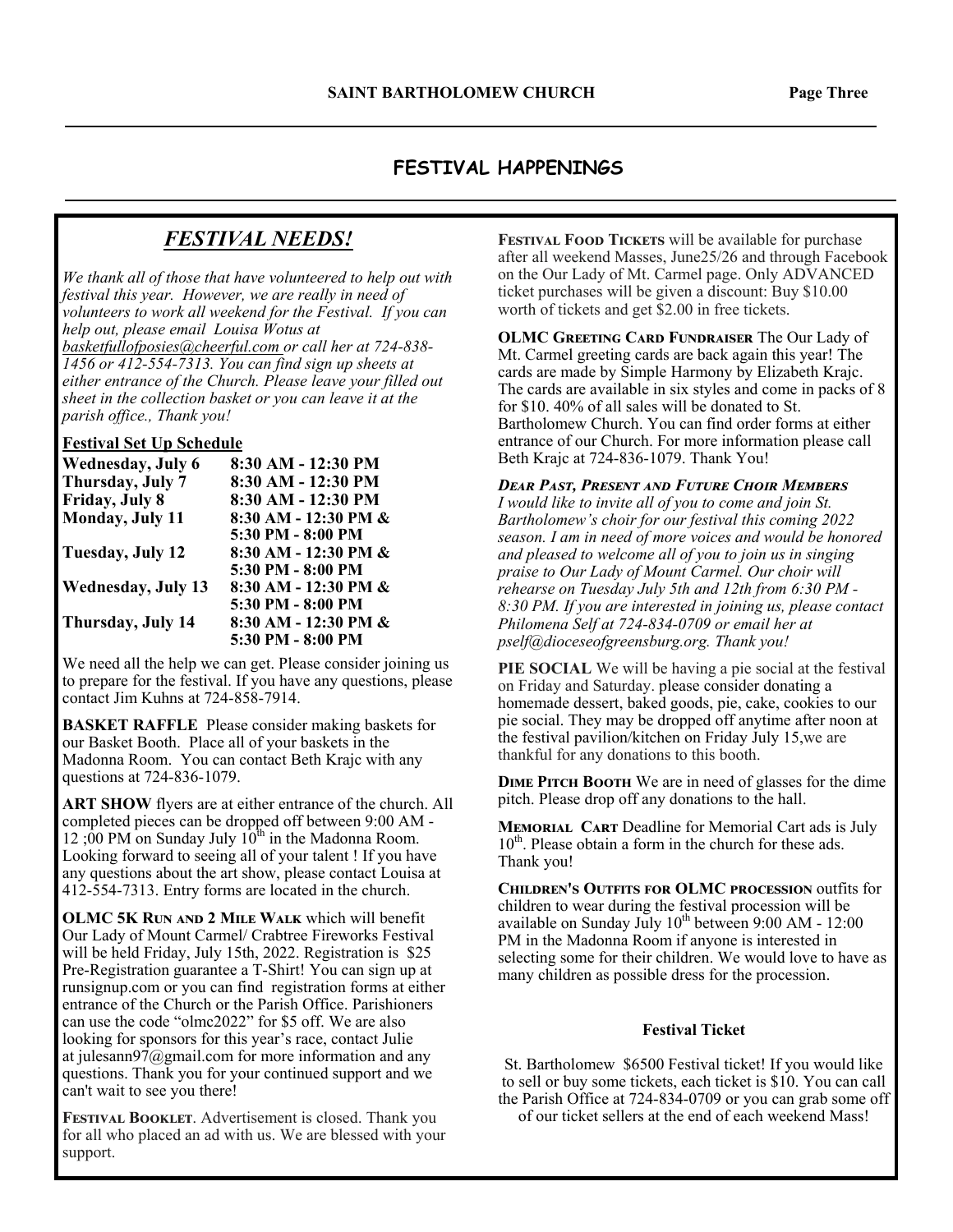#### **JUNE HAPPENINGS**

BIKE BLESSING AND CAR CRUISE JUNE 26 AT ST. ELIZA-**BETH ANN SETON PARISH, NORTH HUNTINGDON St. Eliz**abeth Ann Seton Parish, North Huntingdon, will hold its annual bike blessing and car cruise Sunday, June 26, from 1:30 PM - 4:30 PM. Food, prizes, a Chinese auction, 50/50 raffle, and awards for cars, trucks and motorcycles are planned. Car registration is \$10 (\$8 if registered before June 12). The bike blessing will begin at 2:00 PM. For more info on the car cruise/bike blessing, call 412-638 -4296 or email tammy-e-h $@$ comcast.net.

**CHILDREN'S HOLY HOUR OF EUCHARISTIC ADORA-**

**TION** returns to *summer hours*! Join us Mondays from 10:00 AM - 11:00 AM at St. Bruno Chapel for an hour of prayer, song and reflection dedicated to bringing little hearts to Jesus in the Blessed Sacrament. Often, we go to the Sheridan Ave Playground afterwards to visit and play. All are welcome! Contact Emily with questions (724) 462 -0880*.* 

**EXHIBIT ON BENEDICTINE LIFE AT SAINT VINCENT COL-**

LEGE "Worship and Work," featuring the photography of Gordon Parks and Dominick McDuffie exploring the routines of Benedictine life, will be on exhibit now through August 19 in the Verostko Center for the Arts at Saint Vincent College, Latrobe. The gallery is also showing an exhibition of work by Egino Winert, a mid-20thcentury German metalsmith who created modern liturgical furnishings for churches around the world; most of the pieces are on loan from Msgr. Michael J. J. Begolly, who shared a friendship with Weinert.

#### *Fiscal Year July 1, 2021 to June 30, 2022 June 19, 2021*

| Total Offertory Collection Amount \$ 5896.03 |  |
|----------------------------------------------|--|

Envelopes Mailed 394 ● Envelopes Returned 132 *Thank you for your generous financial support* 

> *DLA GOAL: \$30,760.00 DLA THROUGH 6/11 \$37,299.00*

## **JULY HAPPENINGS**

**CONFERENCE F OR PEOPLE STRUGGLING WITH CANCER Saint** Elizabeth Ann Seton Parish in North Huntingdon will be holding a 2 day Conference on Saint Peregrine, the patron saint of cancer patients. The conference begins on Monday, July 11 at 6:30 PM in the church with a talk on Saint Peregrine by Father John Moineau (who is battling pancreatic cancer), followed by a novena and concluding with reverence of a relic of St. Peregrine. The conference continues on Tuesday, July 12 at 6:30 PM with an anointing Mass for cancer patients. This conference is open to anyone who is battling cancer and they are encouraged and most welcome to attend. The parish is located at 200 Leger Rd, North Huntingdon. For more information, contact the parish office at 724-864-6364.

BURGER BASHES PLANNED AT ST. CECILIA PARISH, WHITNEY Burger bashes are planned Saturdays, July 16 and August 20, from 11:00 AM - 2:00 PM at St. Cecilia Parish, Whitney. For information please call 724-423-3777.

**ITALIAN FOOD FESTIVAL JULY 9-10 AT ASCENSION PARISH, JEANNETTE** An Italian food festival is planned Saturday, July 9, from 4:00 PM - 9:00 PM and Sunday, July 10, from 1:00 PM - 7:00 PM at Ascension Parish, Jeannette. For information please call 724-523-2560.

TRASH & TREASURE SALE JULY 13-15 AT ST. PAUL PARISH. **GREENSBURG** St. Paul Parish, Greensburg, will hold a trash & treasure sale Wednesday, July 13, from 4:00 PM-8:00 PM. (earlybird); Thursday and Friday, July 14-15, from 9:00 AM.- 7:00 PM.; and Saturday, July 16, from 9:00 AM-3:00 PM. (bag sale).

Festival July 30-31 at St. Vincent Basilica Parish. LATROBE St. Vincent Basilica Parish, Latrobe, will hold its festival Saturday, July 30, from 5:00 PM - 9:00 PM., and Sunday, July 31, from noon-8:00 PM. Entertainment, vendors, crafts, a car show and food are planned. For information, call 724-539-8629, ext. 19.

**MAGNIFICAT BREAKFAST JULY 30 IN GREENSBURG** The Greensburg Chapter of Magnificat – A Ministry to Catholic Women will hold a breakfast Saturday, July 30, from 9:00 AM -Noon at Rizzo's Malabar Inn banquet hall. Guest speaker will be Colleen Christe, mother of eight and director of programs and ministry for St. John University Parish, Morgantown, W.Va. Cost is \$23. To register, call Brenda Concannon, 724- 836-2094 by July 25 or visit www.magnificatgreensburg.com to download a mail-in registration form (there is no online registration).

FESTIVAL JULY 24 AT ST. PIUS X PARISH, MOUNT PLEASANT St. Pius X Parish, Mount Pleasant, will hold its summer festival Sunday, July 24, from 11:00 AM - 9:00 PM. For more information, please call 724-547-1911.